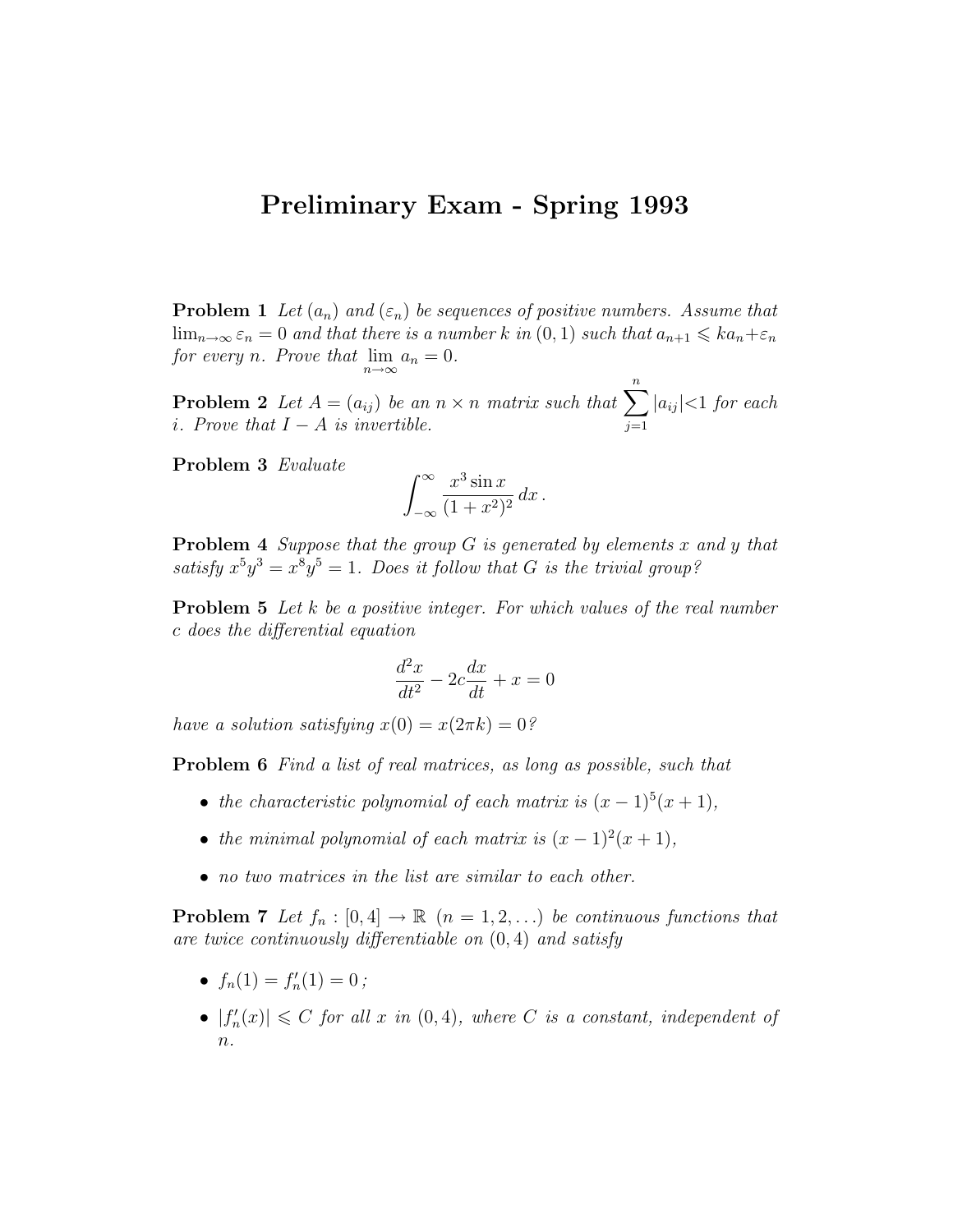Prove that the sequence  $\{f_n\}$  has a uniformly convergent subsequence.

Problem 8 Classify up to isomorphism all groups of order 45.

**Problem 9** Let a be a complex number and  $\varepsilon$  a positive number. Prove that the function  $f(z) = \sin z + \frac{1}{z}$  $\frac{1}{z-a}$  has infinitely many zeros in the strip  $|\Im z| < \varepsilon$ .

**Problem 10** Let f be a real valued  $C^1$  function on  $[0, \infty)$  such that the improper integral  $\int_1^{\infty} |f'(x)| dx$  converges. Prove that the infinite series  $\sum_{n=1}^{\infty} f(n)$ converges if and only if the integral  $\int_1^\infty f(x)dx$  converges.

**Problem 11** Let P be the vector space of polynomials over  $\mathbb{R}$ . Let the linear transformation  $E : P \to P$  be defined by  $Ef = f + f'$ , where f' is the derivative of  $f$ . Prove that  $E$  is invertible.

**Problem 12** Prove that for any fixed complex number  $\zeta$ ,

$$
\frac{1}{2\pi} \int_0^{2\pi} e^{2\zeta \cos \theta} d\theta = \sum_{n=0}^\infty \left(\frac{\zeta^n}{n!}\right)^2.
$$

**Problem 13** Prove that no commutative ring with identity has additive group *isomorphic to*  $\mathbb{Q}/\mathbb{Z}$ .

**Problem 14** Prove that every solution  $x(t)$  ( $t \ge 0$ ) of the differential equation

$$
\frac{dx}{dt} = x^2 - x^6
$$

with  $x(0) > 0$  satisfies  $\lim_{t \to \infty} x(t) = 1$ .

**Problem 15** Let  $\Lambda$  be the set of  $2 \times 2$  matrices of the form

$$
\left(\begin{array}{cc}a & -b \\ b & a \end{array}\right) ,
$$

where a and b are elements of a given field **F**. Prove that  $\Lambda$ , with the usual matrix operations, is a commutative ring with identity. For which of the following fields **F** is  $\Lambda$  a field?  $\mathbf{F} = \mathbb{Q}, \mathbb{C}, \mathbb{Z}_5, \mathbb{Z}_7$ .

**Problem 16** Prove that  $\frac{x^2 + y^2}{4}$ 4  $\leqslant e^{x+y-2}$  for  $x \geqslant 0, y \geqslant 0$ .